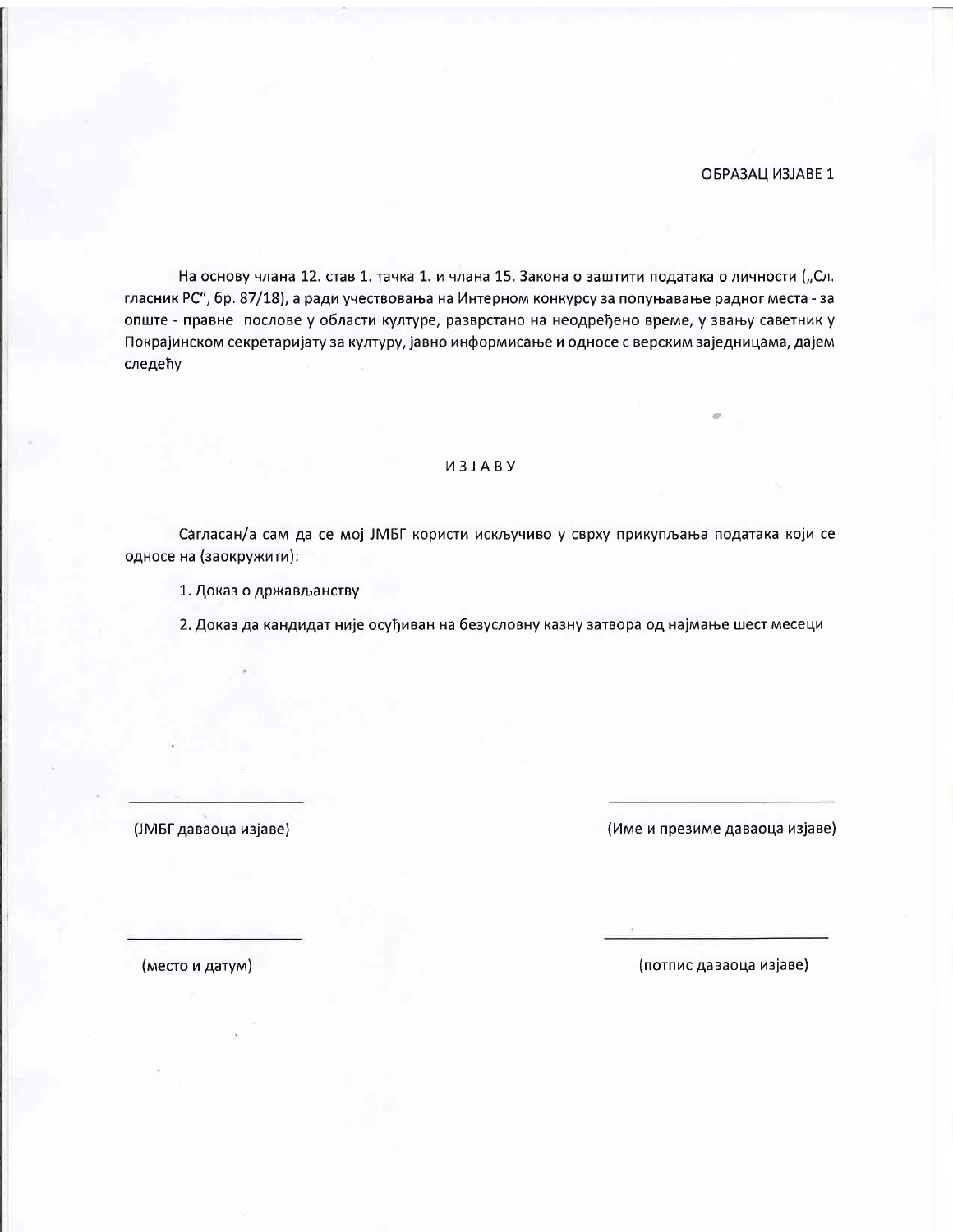ОБРАЗАЦ ИЗЈАВЕ 2

На основу члана 103. став 3. Закона о општем управном поступку ("Сл. гласник РС", бр. 18/16 и 95/18 - аутентично тумачење), а ради учествовања на Интерном конкурсу за попуњавање радног места - за опште - правне послове у области културе, разврстано на неодређено време, у звању саветник у Покрајинском секретаријату за културу, јавно информисање и односе с верским заједницама, дајем следећу

## *U3JABY*

Изјављујем да ћу сам/а за потребе поступка прибавити и доставити, до истека рока за подношење пријава на наведени Јавни конкурс, доказ (заокружити):

1. Доказ о држављанству

2. Доказ да кандидат није осуђиван на безусловну казну затвора од најмање шест месеци

(ЈМБГ даваоца изјаве)

(Име и презиме даваоца изјаве)

(место и датум)

\* (потпис даваоца изјаве)

Сагласно одредби члана 103. став 3. Закона о општем управном поступку ("Сл. гласник РС", бр. 18/16 и 95/18 - аутентично тумачење), у поступку који се покреће по захтеву странке орган може да врши увид, прибавља и обрађује личне податке о чињеницама о којима се води службена евиденција када је то неопходно за одлучивање, осим ако странка изричито изјави да ће те податке прибавити сама. Ако странка у року не поднесе личне податке неопходне за одлучивање органа, захтев за покретање поступка ће се сматрати неуредним.